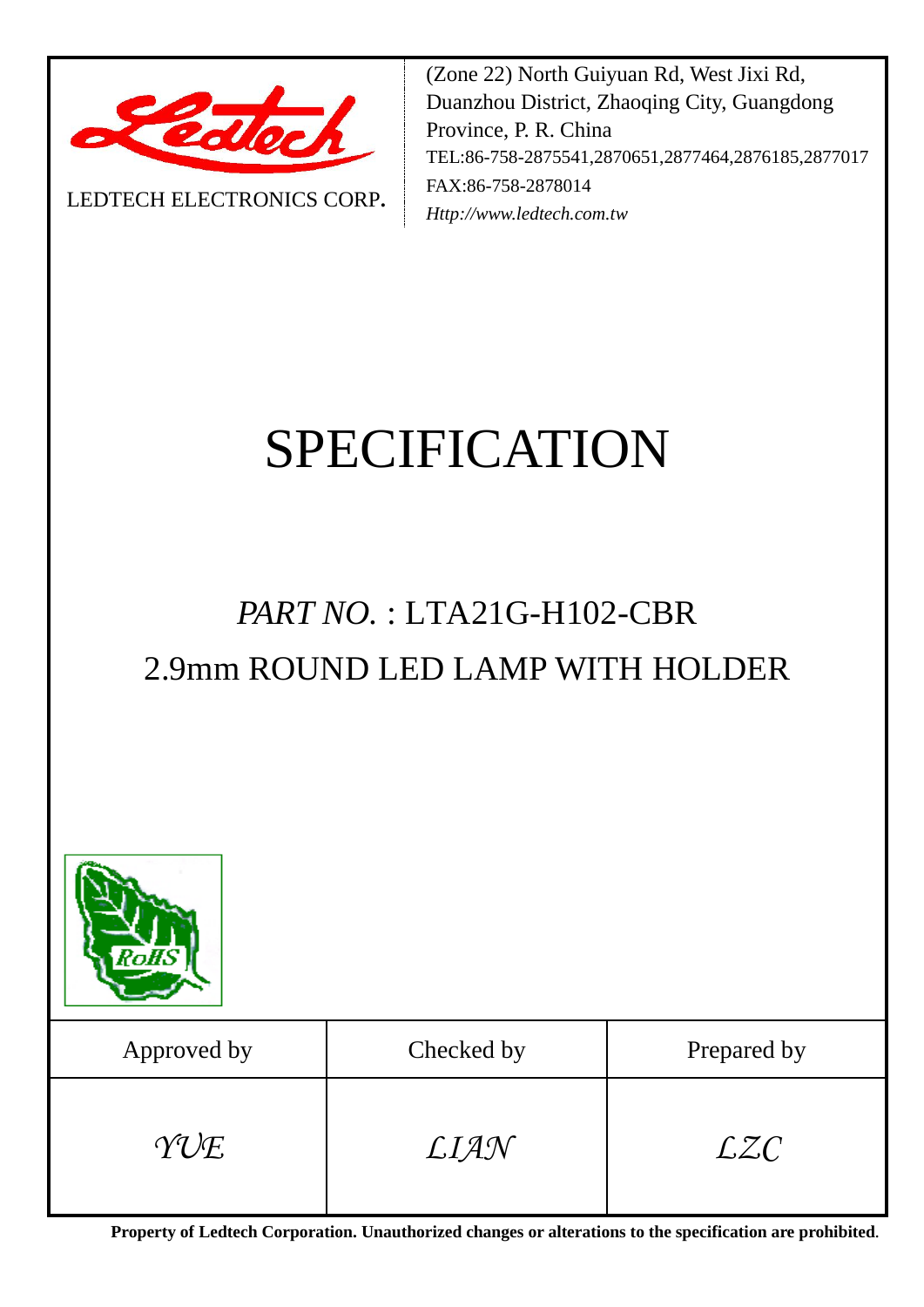

#### **LTA21G-H102-CBR** 2.9mm ROUND LED LAMP WITH HOLDER

#### **Package Dimensions:**



Notes:

- 1. All dimensions are in mm.
- 2. Tolerance is  $\pm$  0.25mm unless otherwise noted.
- 3. The color of holder : Black.
- 4.The material of holder: N66.

#### **Description**

| Part No.          | LED Chip |                       |                |
|-------------------|----------|-----------------------|----------------|
|                   | Material | <b>Emitting Color</b> | Lens Color     |
| $LTA21G-H102-CBR$ | AlGaInP  | Green                 | Green diffused |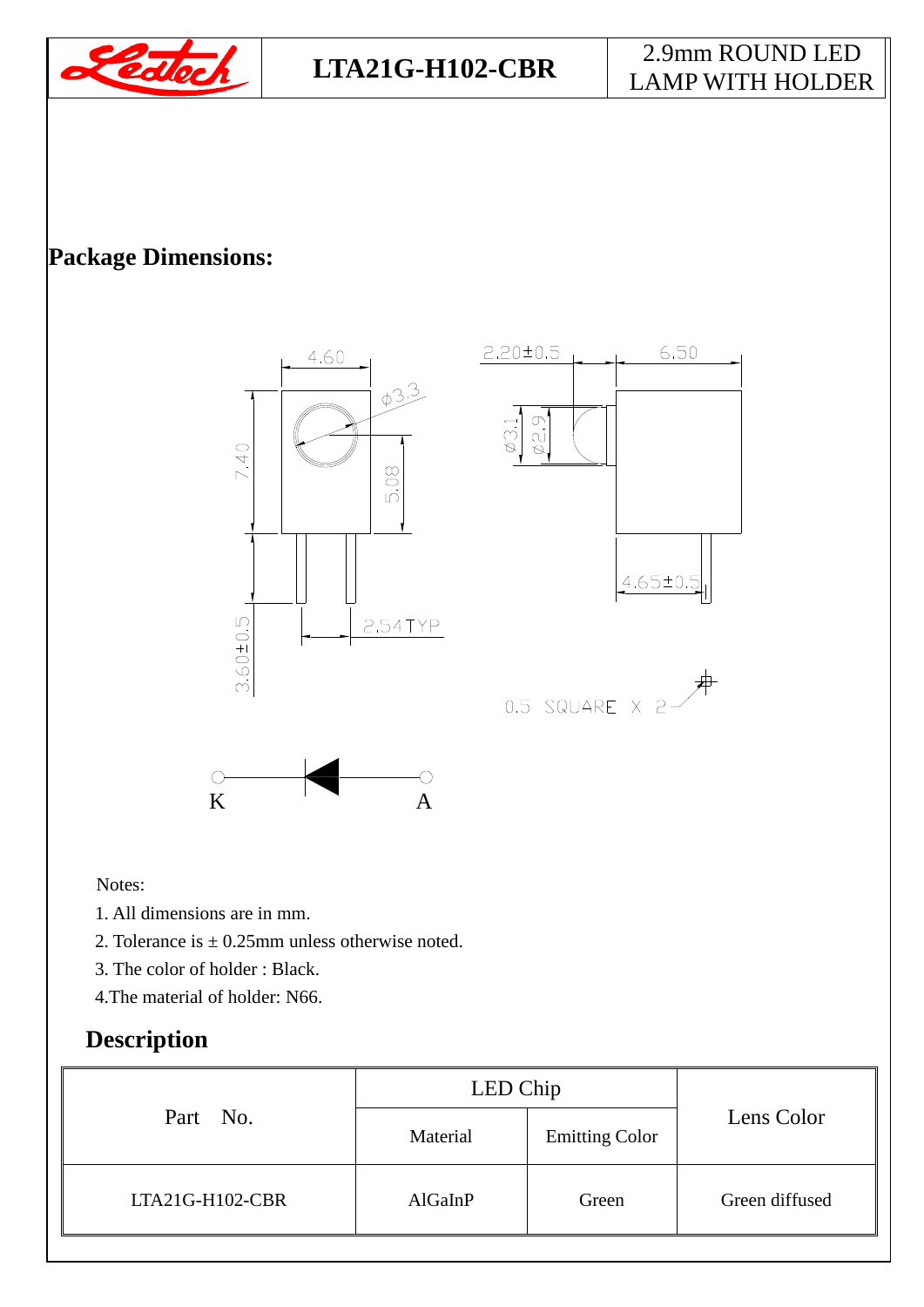

### **Absolute Maximum Ratings at Ta=25**℃

| Parameter                                       | Symbol         | Rating                                                                                | Unit            |
|-------------------------------------------------|----------------|---------------------------------------------------------------------------------------|-----------------|
| <b>Power Dissipation</b>                        | P <sub>D</sub> | 72                                                                                    | mW              |
| <b>Reverse Voltage</b>                          | <b>VR</b>      | 5                                                                                     | V               |
| D.C. Forward Current                            | If             | 30                                                                                    | mA              |
| Reverse (Leakage) Current                       | Ir             | 100                                                                                   | $\mu$ A         |
| Peak Current(1/10Duty Cycle,0.1ms Pulse Width.) | If $(Peak)$    | 100                                                                                   | mA              |
| <b>Operating Temperature Range</b>              | Topr           | $-25$ to $+85$                                                                        | $\int_0^\infty$ |
| <b>Storage Temperature Range</b>                | <b>Tstg</b>    | $-40$ to $+100$                                                                       | $^{\circ}$ C    |
| Soldering Temperature(1.6mm from body)          | <b>Tsol</b>    | Dip Soldering : $260^{\circ}$ for 5 sec.<br>Hand Soldering : $350^{\circ}$ for 3 sec. |                 |

#### **Electrical and Optical Characteristics:**

| Parameter                 | Symbol          | Condition   | Min. | Typ. | Max. | Unit         |
|---------------------------|-----------------|-------------|------|------|------|--------------|
| Luminous Intensity        | Iv              | If= $20mA$  | 17.5 | 35.0 |      | mcd          |
| <b>Forward Voltage</b>    | Vf              | $If = 20mA$ |      | 2.1  | 2.4  | $\mathbf{V}$ |
| Peak Wavelength           | $\lambda p$     | $If = 20mA$ |      | 573  |      | nm           |
| Dominant Wavelength       | $\lambda$ d     | If= $20mA$  |      | 570  |      | nm           |
| Reverse (Leakage) Current | Ir              | $Vr = 5V$   |      |      | 100  | $\mu$ A      |
| Viewing Angle             | $2 \theta$ 1/2  | $If = 20mA$ |      | 60   |      | deg          |
| Spectrum Line Halfwidth   | $\Delta\lambda$ | $If = 20mA$ |      | 20   |      | nm           |

Notes: The datas come from the SPEC.of LTA221-49-M176-MAS.